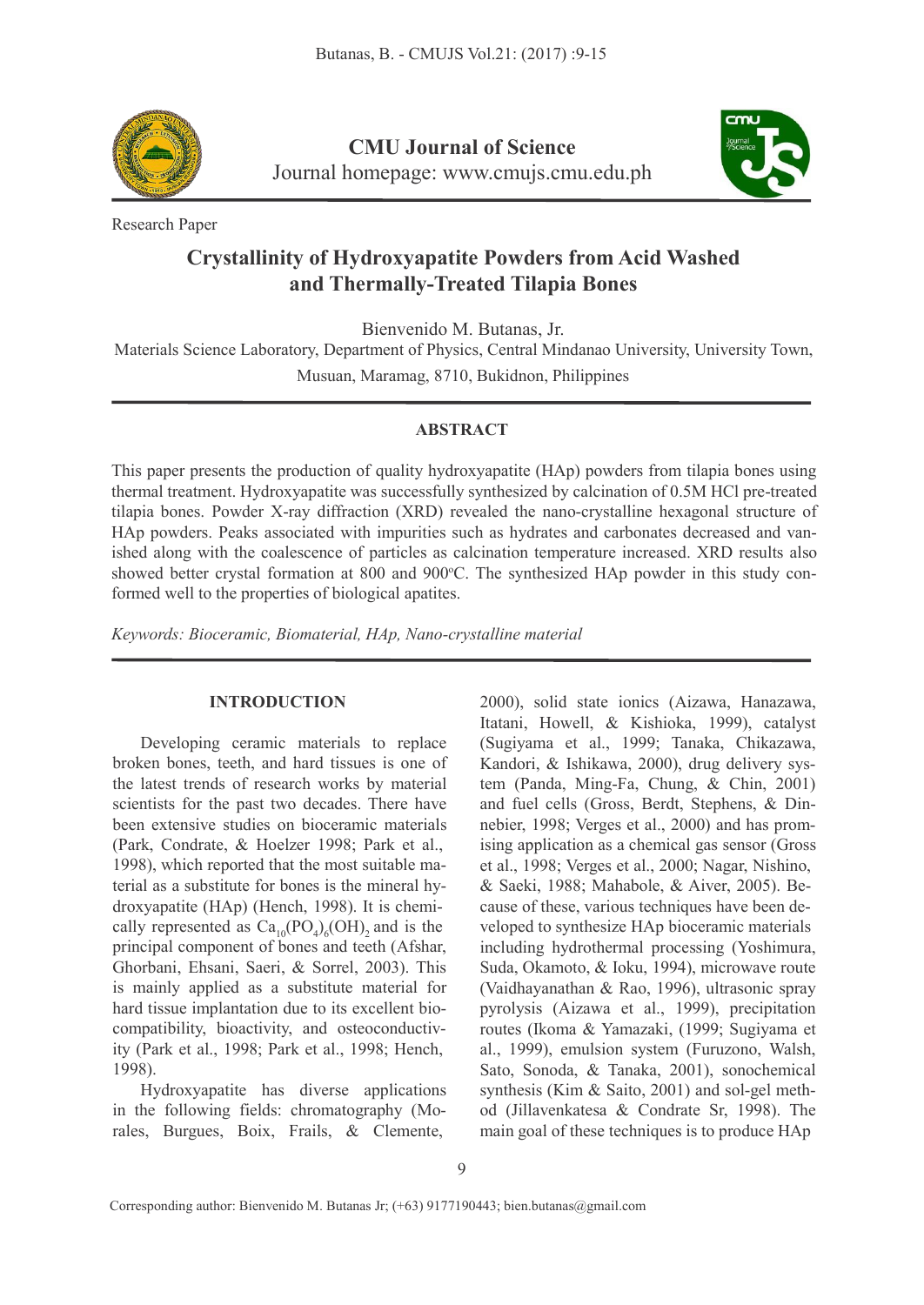powders with high specific surface area and fine grain size with as little particle agglomeration as possible (Sung et al., 2004). Although promising, the use of these techniques in large-scale operations is still very costly (Vijayalaksmi & Rajeswari, 2006), so there is a need to develop new techniques to synthesize HAp powder at significantly lower costs. Fortunately, there are promising results ofHAp powder synthesis from eggshells (Sasikumar & Vijayaraghavan, 2006) and fish bones (Prabakaran & Rajeswari, 2006; 2006; Butanas, 2010; Butanas & Vequizo, 2013; Fara & Abdullah, 2015) using the thermal treat ment method. Eggshells and fish bones are ideal starting materials. Eggshells are rich in calcium while fishbones naturally contain appatite-like substances (Currey, 2001). Previous studies (Prabakaran & Rajeswari, 2006; Butanas, 2010; Butanas & Vequizo, 2013; Fara & Abdullah, 2015) have shown that formation of HAp typi cally occurred at 900°C. Moreover, Butanas and Vequizo  $(2013)$  reported that pre-treatment by acid washing produced well-crystallized HAp as suggested by their scanning electron microsco py (SEM) photomicrographs. However, further characterization of the synthesized HAp powder is necessary for it to have any potential Osseo applications.

This paper presents the X-ray powder diffraction (XRD) characterization of HAp's synthesized by acid pre-treatment with 0.5 M HCl and thermal treatment of tilapia bones. Tilapia ranks third among the most important fish in the world, in inland fisheries after carps with production reaching 723,000 tons in 2006 (FAO, 2009). The Philippines is very fortunate since it is con sidered as a major producer of marine and inland fisheries in the world (FAO, 2009) having tilapia as the second most cultured fish next to milkfish (BFAR, 2007). Making use of tilapia bones as a raw material is an advantage given the fact that the Philippines, specifically Bukidnon, has an abundant supply of it. Typically, these bones are dumped as a waste product during fish processing and food consumption thus allowing the re searchers to produce high-quality HAp powders from a relatively cheaper source.

## **METHODOLOGY**

#### **HAp Synthesis**

The fish bones were collected during fish processing as a waste product at the central mar ket of Iligan City, Lanao del Norte, Philippines and then boiled in distilled water for 1 hour to soften the attached meat. The fish bones were then washed using strong flowing water from the faucet to remove the remaining fish meat. These were then washed with reagent grade 0.5M



*Figure 1*. A Schematic Flow Chart of HAp Powder Synthesis and Characterization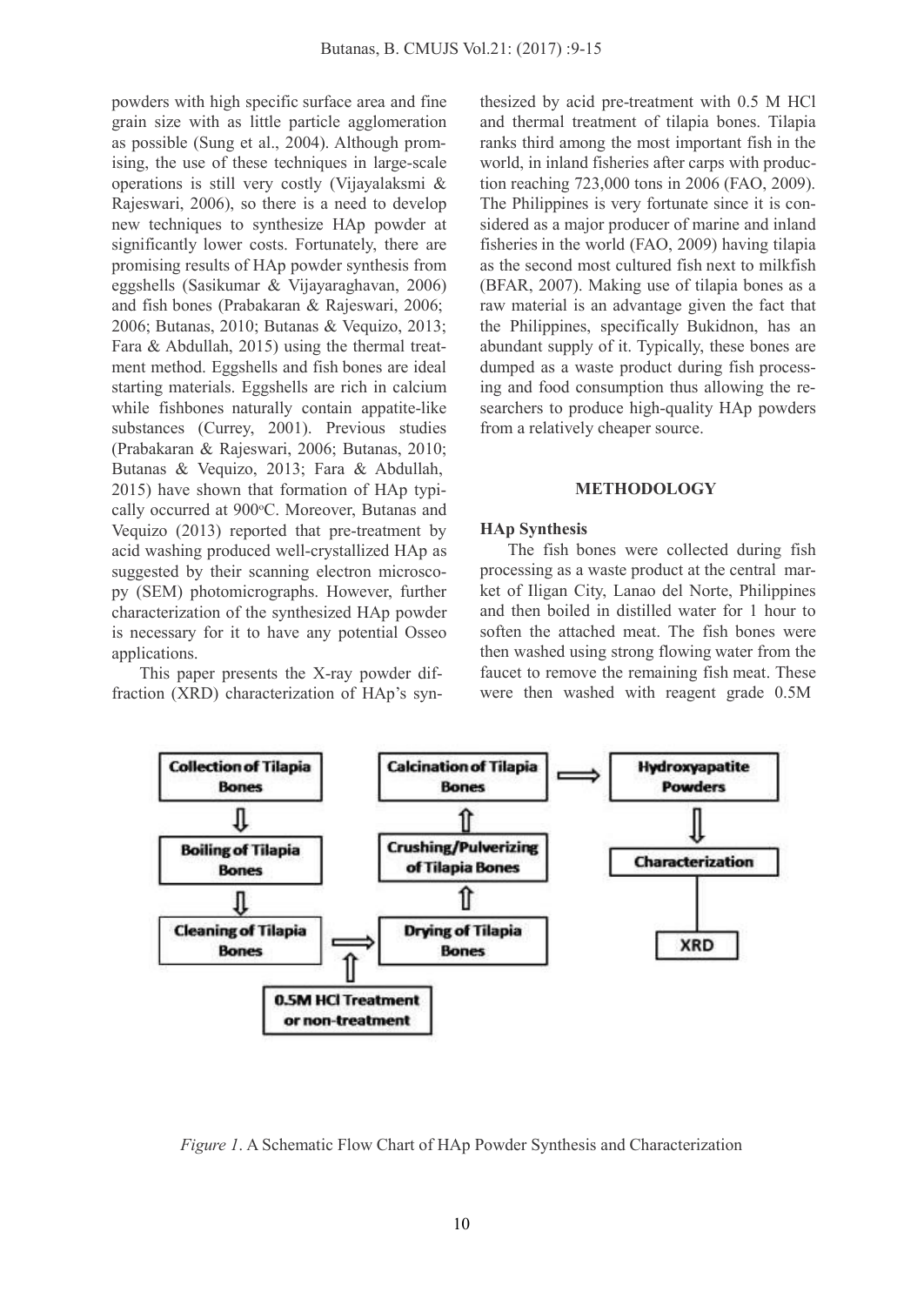hydrochloric acid (HCl) (Merck, Philippines) to eliminate organic residues further. The bones were then thoroughly washed with ethanol and deionized water to remove residual HCl and other contaminants. After drying at  $150^{\circ}$ C for three hours the bones were crushed in a blender and calcined at various temperatures (i.e.,  $700\textdegree\text{C}$ , RESUI 800 $\degree$ C, 900 $\degree$ C and 1000 $\degree$ C) for 5 hours using a furnace (ThermolyneTM Industrial Benchtop Muffle Furnace, Thermo Fisher Scientific Inc., USA). The calcined powders were then ground to <50 µm using an agate mortar and pestle prior to the XRD analysis.

#### **XRD Characterization**

line positions (2θ-values and  $d_{2\theta}$  values), the pre-  $1000^{\circ}$ C. This was probably d The crystal structure and crystallinity of HAp powders were determined using XRD. The X-ray diffraction patterns of samples cal cined at various temperatures were obtained in the range  $2\theta = 5^{\circ}$ -90° at a scan speed of 0.02°/ etc. There was al min. with an X-ray diffractometer (XRD-7000, Shimadzu Corporation, Japan) operating at 40kV and 30mA generating CuKα with a wavelength of 0.154 nm. For determination of diffraction pared samples were mixed with pre-ground and annealed  $ZnO$  powders  $(100^{\circ}C)$  that serve as an internal standard for corrections.

The obtained raw data were plotted. The plotted XRD patterns were corrected using the standards 2θ-values of ZnO then compared to Powders Diffraction Files of ZnO, PDF # 36- 1451, and HAp (Marcovic, Fowler, & Tung, 2004).

## **RESULTS AND DISCUSSION**

# **Calcination Mass Loss**

<sup>o</sup>/ etc. There was also mass loss due to removal of Figure 2 shows that there was a higher loss of mass that occurred as the calcination temperature increases. This trend was to be expected be cause of the more extensive desorption of water molecules and decomposition of organic materi als in the raw bone sample at a higher temperature. At  $700^{\circ}$ C, about  $35\%$  of mass loss was observed. This was attributed to the decomposition of organic compounds of the raw bone structure (Ozawa & Suzuki, 2002) such as collagens, fats, physisorbed and chemisorbed water (Marcovic et al., 2004).

A slight mass loss increase of about 1% was observed as the samples were calcined at 800°- $1000^{\circ}$ C. This was probably due to the further removal of remaining traces of carbonates.

#### **XRD ANALYSES**

Figure 3 shows the XRD pattern of tilapia bone powder calcined at 700°C, 800°C, 900°C, and 1000°C. Notice that we only considered the



Figure 2. Average Mass Loss of Tilapia Bone Powders Calcined at 700°C-1000°C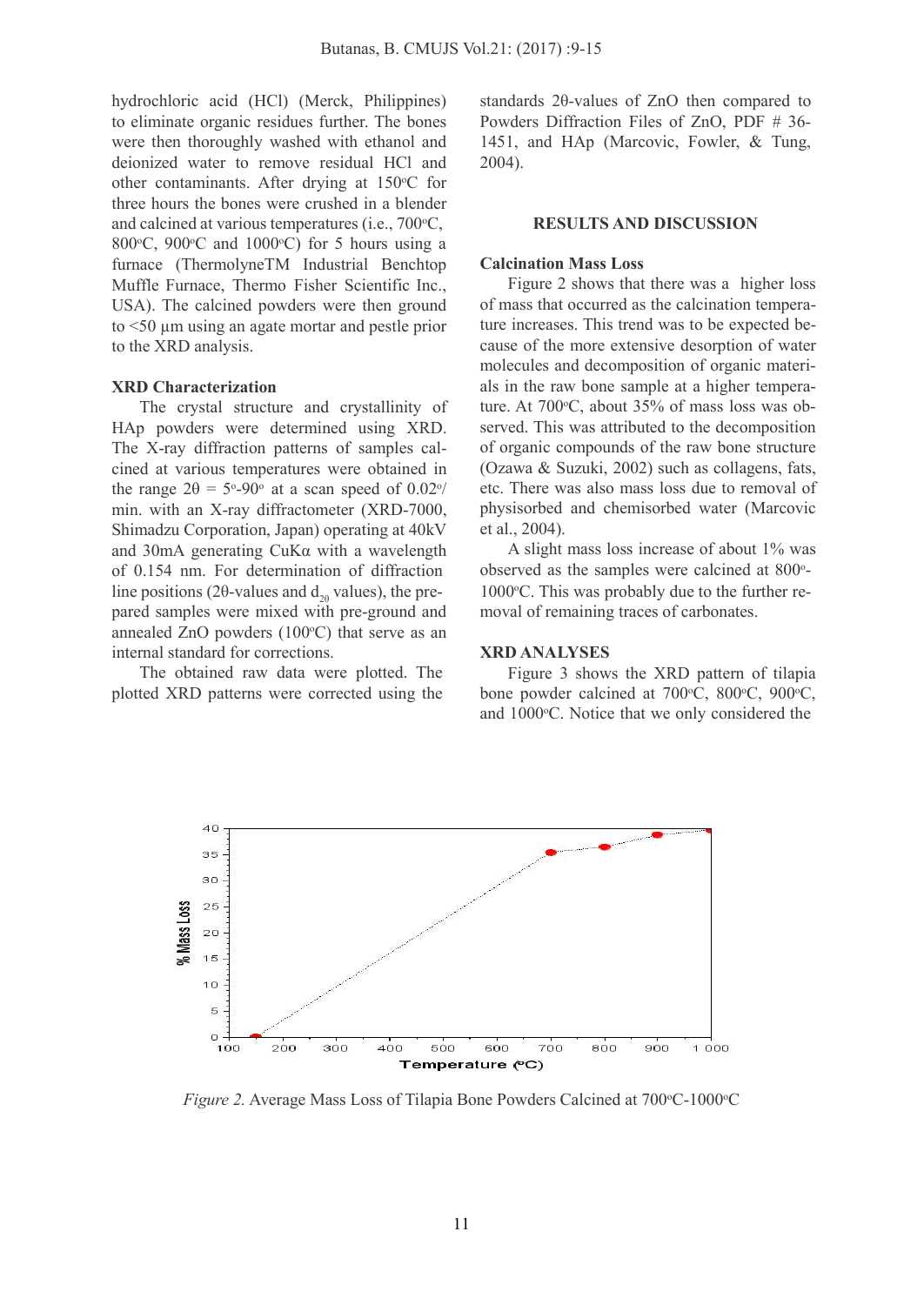peaks in  $2\theta = 5^{\circ}$  - 60° since our standard reference (420). The majo material only uses this range. As shown in Figure 3, peaks that correspond to crystalline ZnO were easily identified through PDF # 36-1451. Around  $2\theta = 31.76$ °, overlapping of (211) plane associ- 700 °C. Bro ated with HAp and (100) plane of ZnO occurred. The (211) plane was the strongest peak for HAp as depicted by the broad peak around (100) ZnO plane.

Calcination had a strong effect on the tilapia bone powders at 700°C. More peaks associated More distinct with the crystal planes of HAp appeared (i.e., (100), (111), (102), (300), (310), (311), (222), (321), (410), (402), and (004)). The increasing crystallinity of HAp was apparent as the (002), (210), and (213) peaks became more intense and narrower. These results suggested that the pow ders are at a submicron level and consistent with the FTIR spectra and SEM photomicrographs obtained by Butanas and Vequizo (2013).

Tilapia powders calcined at 800°C exhibited a greater crystallinity of HAp crystals as suggest ed by the appearance of additional peaks (212), (302), (113), (312), (213), (501), and (420). The major peaks, i.e., (002), (211), (213), (222), (310), (004), (210), (321) and (312), (501), and

(420). The major peaks, i.e., (002), (211), (213), (222), (310), (004), (210), (321), and (312), of HAp also became more distinct, narrower, and more intense compared with crystal formed at 700 °C. Broadening becomes less, and this was likely due to decomposition of remaining traces of volatile material at 800°C. Peaks greater than  $2\theta = 60^{\circ}$  were beyond the range of the HAp's standard 2θ range and did not belong to ZnO peaks.

More distinct peaks of HAp were observed at 900 <sup>0</sup>C. The crystallinity of calcined product at this temperature was less ambiguous than those synthesized at 700, 800, and 1000<sup>o</sup>C, which indicates better HAp crystal formation at higher temperatures.

<sup>0</sup>C exhibited tion bands in the FTIR results of Butanas and Calcination of tilapia bone powders at 1000 <sup>0</sup>C also formed crystalline HAp with negligible amounts of tricalcium phosphates (TCP). This confirmed the absence of the TCP absorp-Vequizo (2013).



*Figure* 3. XRD Patterns of HAp Samples Calcined at Temperatures 700-1000°C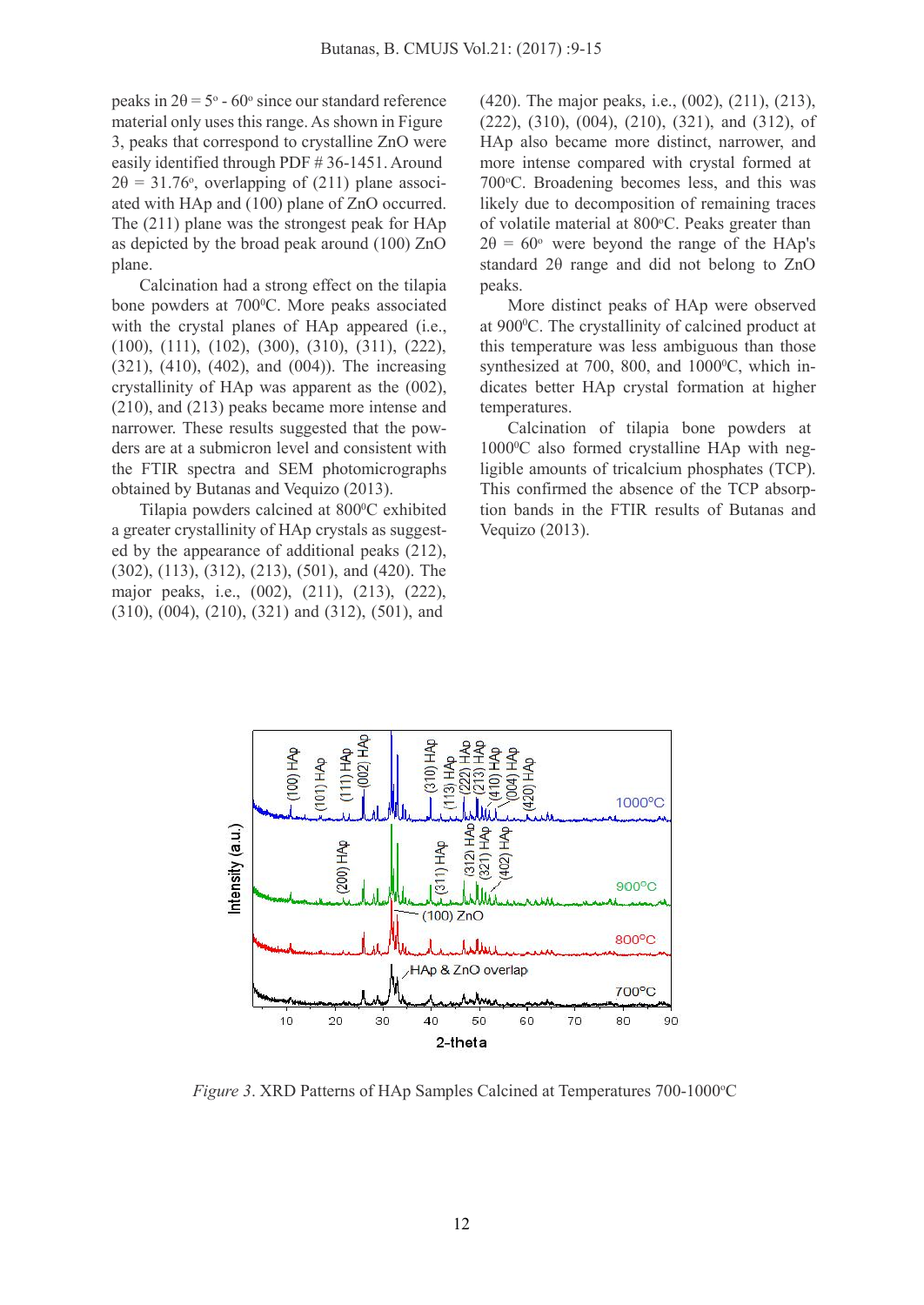#### **CONCLUSIONS**

Crystalline HAp powders were successfully synthesized from Tilapia bones using acid washing and thermal treatment. XRD results revealed that the best calcination temperature for the for mation of well-crystallized HAp was around 800°C. As calcination temperature increased, tilapia bone powder continued to transform into a well-crystallized and crystalline HAp. Finally, the characterization results conform to the hex agonal structure of HAp as well as to the char acteristics and composition of biological apatites (LeGeros, 1991).

## **ACKNOWLEDGMENT**

The author would like to thank Central Mind anao University for the financial support through research fund R-030 of 2013 and likewise to the National Institute of Geological Science (NIGS) of UP-Diliman for the XRD characterization.

## **REFERENCES**

- Afshar, A., Ghorbani, M., Ehsani, N., Saeri, M. R., & Sorrell, C. C. (2003). Some important factors in the wet precipitation pro cess of hydroxyapatite. *Materials and Design, 24,* 197-202. DOI:10.1016/S0261- 3069(03)00003-7.
- Aizawa, M., Hanazawa, T., Itatani, R., Howell, F. S., & Kishioka, A. J. (1999). Characterization of hydroxyapatite powders prepared by ultrasonic spray-pyrolisis technique. *Journal of Materials Science, 34*, 2865- 2873. doi:10.1023/A:1004635418655.
- Bureau of Fisheries and Aquatic Resources. (n.d.). Philippine fisheries profile 2007. Retrieved July, 2013, from [http://www.bfa](http://www.bfar)r. da.gov.ph/files/img/photos/2007.pdf
- Butanas Jr., B. M., & Vequizo, R. (2013). *Mor phological and chemical properties of biological apatite powders from 0.5 hydrochlo ric acid (HCL) pre-treated and thermallytreated tilapia bones.* Paper presented at the 35th Annual Scientific Meeting –Na-

tional Academy of Science and Technology, Manila Hotel, Metro Manila, Philippines.

- Butanas Jr., B. M. (2010). *Structural and mor phological properties of hydroxyapatite powders from thermally-treated tilapia bones for biomedical applications* (Unpublished master's thesis). Mindanao State University – Iligan Institute of Technology, Iligan City, Philippines.
- Currey, J. (2001). Biomaterials: sacrificial bonds heal bone. *Nature*, *414*, 699. DOI:10.1038/414699a.
- Fara,A. N. K., &Abdullah, H. Z. (2015). Char acterization of derived natural hydroxy apatite (HAp) obtained from different types of tilapia fish bones and scales. AIP Conference Proceedings, 1669, 020077. doi:10.1063/1.4919215.
- Food andAgriculture Organization of the Unit ed Nations. Food and Agriculture Organization Fisheries and Aquaculture Department. The State of World Fisheries and Aquaculture 2008. Retrieved from [http://www.fao.](http://www.fao) org/docrep/011/i0250e/i0250e00.html
- Furuzono,T.,Walsh,D.,Sato,K.,Sonoda,K.,& Tanaka, J. J. (2001). Effect of reaction temperature on the morphology and size of hydroxyapatite nanoparticles in an emulsion system. *Journal of Materials Science Letters*, *20*, 111-114. DOI:10.1023/A:1006725931450.
- Gross, K.A., Berdt, C. C., Stephens, P., & Din nebier, R. (1998). Oxyapatite in hy droxyapatite coatings. *Journal of Materials Science,* 33, 39853991. DOI:10.1023/A:1004605014652.
- Hench, L. (1998). Biomaterials: a forecast for the future. *Biomaterials*, *19*, 1419-1423. doi:10.1016/S01429612(98)00133-1.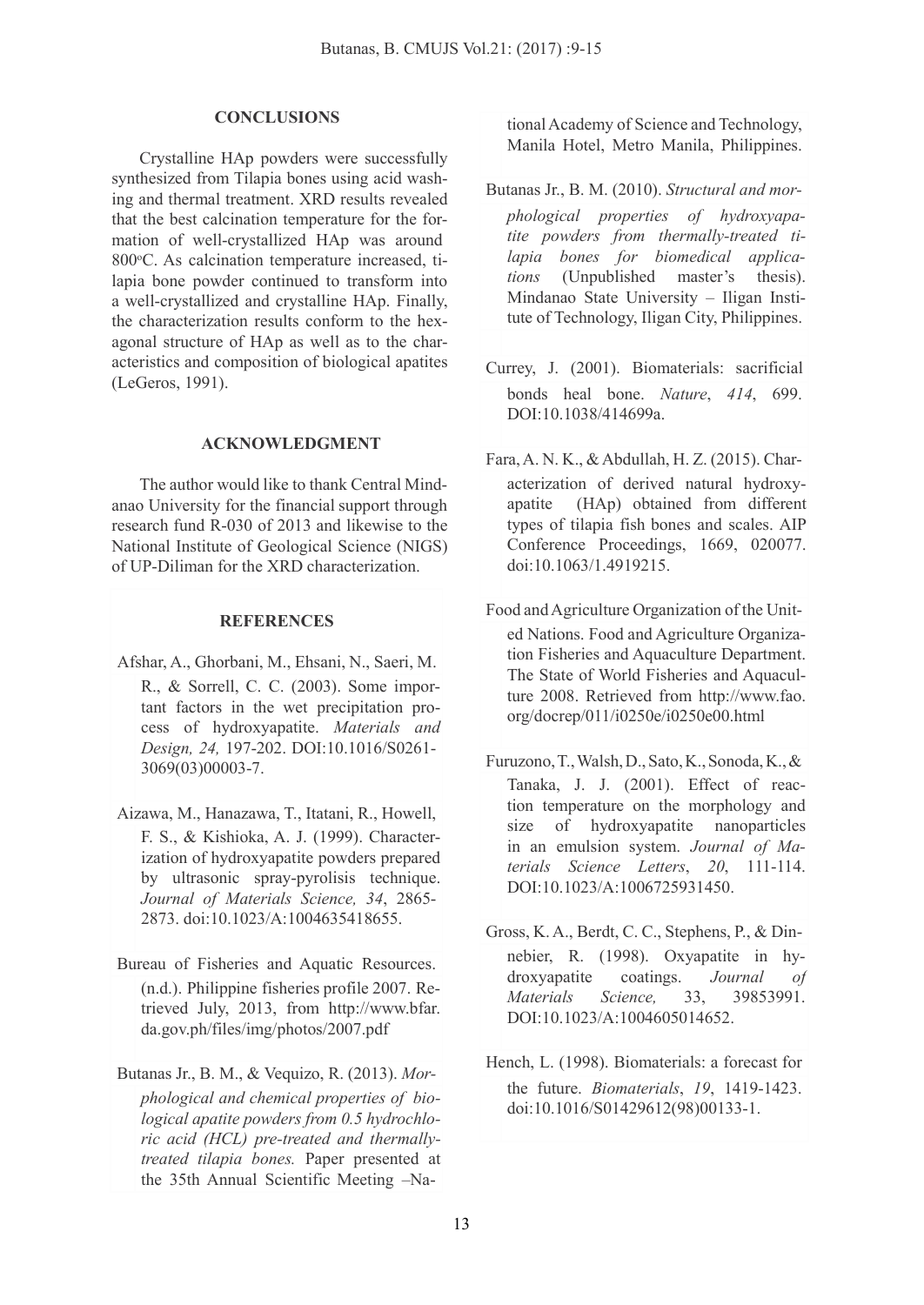Ikoma,T.,&Yamazaki,A.J.(1999).Preparation

and structure refinement of monoclinic hydroxyapatite. *Journal of Solid State Chemistry, 144*, 272-276. DOI:10.1006/ jssc.1998.8120.

- Jillavenkatesa,A.,&Condrate,Sr,R.A.(1998). Sol-gel processing of hydroxyapatite. *Journal of Materials Science*, *33*, 4111- 4119.DOI:10.1023/A:1004436732282.
- Kim, W., & Saito, F. (2001). Sonochemical synthesis of hydroxyapatite from H3PO4 solution with  $Ca(OH)_{2}$ . *Ultrasonics Sonochemistry*, *8*, 85-88. DOI:10.1016/S1350- 4177(00)00034-1.
- LeGeros, R. Z. (1991). Calcium phosphates in oral biology and medicine. *Monographs in Oral Science*, DOI:10.1159/isbn.978-3- 318-04021-0
- Mahabole, M. P.,Aiyer, R. C., Ramakrishna,C. V., Sreedhar, B., & Khairnar, R. S. (2005). Synthesis, characterization, and gas sensing property of hydroxyapatite ceramic. *Bulletin of Materials Science*, *28* (6), 535- 545.
- Marcovic, M., Fowler, B. O., & Tung, M. S. (2004). Preparation and comprehensive characterization of a calcium hydroxyapatite reference material. *Journal Research of the National Institute of Standards and Technology*, *109*, 553-568. DOI:10.6028/ jres.109.042.
- Morales, J. G., Burgues, J. J., Boix, T., Frails, J., & Clemente, R. R. (2000). Precipitation of stoichiometric hydroxyapatite by a continuous method. *Crystal Research and Technology*, *36*, 15-26.
- Nagar, M., Nishino, T., & Saeki, T. (1988). A new type of CO2 gas sensor comprising porous hydroxyapatite ceramics. DOI:10.1016/02506874(88)87004-5.
- Ozawa,M.,&Suzuki,S.(2002).Microstructural development of natural hydroxyapatite originated from fish-bone waste through heat treatment. *Communications of the American Ceramic Society, 85*, 1315-1317.
- Panda, R. N., Ming-Fa, H., Chung, R. J., & Chin, T. S. (2001). X-ray diffractometry and x-ray photoelectron spectroscopy investi gations of nanocrystalline hydroxyapatite synthesized by hydroxide gel technique. *Japanese Journal of Applied Physics, 40*, 5030. doi:10.1143/JJAP.40.5030.
- Park, E., Condrate, Sr., R.A., & Lee, D. (1998). Infrared spectral investigation of plasma spray coated hydroxyapatite. *Materials Letters, 36*, 38-43. DOI:10.1016/420 S0167- 577X(97)00287-5.
- Park, E., Condrate Sr, R. A. & Hoelzer, D. T. (1998). Interfacial characterization of plasma spray coated calcium phosphate on Ti-6Al-4V. *Journal of Materials Sci ence: Materials in Medicine*, *9*, 643-649. DOI:10.1023/A:1008931508465.
- Prabakaran, K., & Rajeswari, S. (2006). De velopment of hydroxyapatite from natural fish bone through heat treatment. *Trends Biomaterials Artificial Organs*, *20*, 20-23.
- Sasikumar, S., & Vijayaraghavan, R. (2006). Low temperature synthesis of nanocrystalline hydroxyapatite from eggshells by combustion method. *Trends Biomaterials Artifi cial Organs*, *19*, 70-73.
- Sugiyama,S.,Nakanishi,T.,Ishimura,T.,Morigi, T., Hayashi, H., Shigemoto, N., & Moffat, J. B. (1999). Preparation, characterization and thermal stability of lead hydroxyapatite. *Journal of State of chemistry, 143*, 296- 302. DOI:10.1006/jssc.1998.8126.

Sugiyama,S.,Yasutomi,T.,Moriga,T.,Hayashi,

*Sensors and Actuators,* 15, 145-151. M., & Monal, J. B. (1999). Preparative en-<br>hancement of the thermal stability of cal-<br>politic (0250697469)97004.5 M., & Moffat, J. B. (1999). Preparative en hancement of the thermal stability of cal-cium hydroxyapatite. *Journal of Solid State*